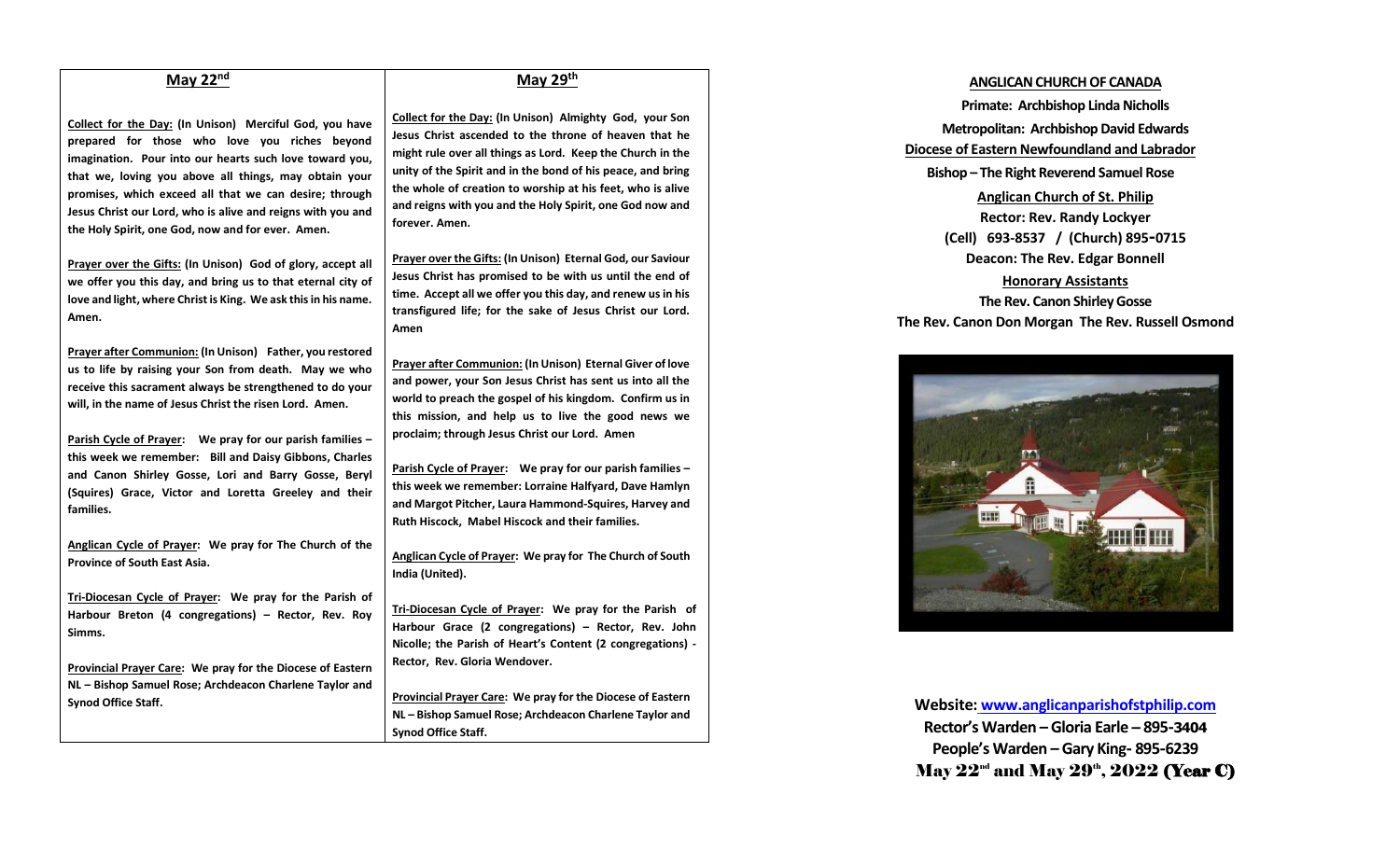*A WARM WELCOME IS EXTENDED TO ALL OUR PARISHIONERS AND VISITORS WHO ARE WITH US TODAY. WE HOPE THAT GOD WILL BLESS US AS WE WORSHIP HIM HERE TOGETHER AT ST. PHILIP'S CHURCH.* **From the Rector's desk**:

It's hard to imagine we are now 6 weeks removed from Easter, even harder to imagine that in the busyness of our lives time passes so quickly. The one constant thing I hear many say, especially those retired or nearing retirement, is that "*the older we get the faster time flies"*. Obviously, we know that there is still 24 hours in a day, 60 minutes in an hour, and 60 seconds in a minute, that the only thing that changes is our pace of life. As children, or at least as I recall it now, we couldn't wait for Christmas to come, or birthdays, or the end of a school year, and it seemed as if it would never arrive. Time doesn't change but we do, as our lives move along at different stages. I'm not sure that our children today find that time is as long in the anticipation of special seasons and events? They seem to live much busier lives than I recall my own childhood to be, as there are all kinds of activities to consume their days and evenings. Growing up in a small community I was not afforded the same opportunities that our children were, music lessons, sports teams and tournaments, European school trips, scouts, Air Cadets and a host of other things. It wasn't because they were unaffordable, though from a large family it would have been a challenge, but these things just weren't available to anyone. At the time nobody felt they were missing out on anything because it just wasn't there for anyone. Most extracurricular activities for us were whatever we got together and decided to do, and practically all of it in the great outdoors. It was a different era, a different generation, and like every generation, it had its advantages and disadvantages. I am happy that our children had all the opportunities growing up, but yet there are experiences of my own childhood I wish they could have experienced as well. That, I imagine might be true for us all, but nostalgic none-the-less. The reality is, nothing remains the same, we are ever moving through stages of life, and with it the passing of time. The passing of time ought not to concern us too much, first of all, we can't stop time, and secondly, if time stopped, what would we have to look forward to? I recall a cartoon of two people sitting on the end of a wharf, discussing their lives, one says to the other – "*just as well to go for it, you only live once"*, to which the other one replied – *"no, you got that wrong, we die once but we live every day".* I suppose it's a matter of perspective, however, I prefer the latter, it seems to me to be the best approach to life, and one that speaks of optimism and hope. So, here we are at the end of the church liturgical season of Easter, though every Sunday we worship is a celebration of Easter. May 29th, will be *Ascension Sunday*, a commemoration of Jesus' return to heaven. After the event of the Resurrection, Jesus

appeared to his disciples several times, spoke with them, continued to encourage and teach them, all in his efforts to prepare them for ministry in the world after his ascension to heaven. It was a scary time for them, not only were they facing life without their leader and teacher, they would also face retaliation and persecution from religious leaders and rulers, perhaps even death. Jesus wanted to show them that he would never leave nor forsake them even after his return to the right hand of God. The time had come for him to return to heaven, the Ascension is about to occur, the disciples are afraid, and Jesus says essentially, *I go now, but I won't leave you comfortless, I will send the Comforter to help you.* Of course, the Comforter is the Holy Spirit, the third person of the Trinity, which we will celebrate on June  $5<sup>th</sup>$  – Pentecost Sunday. Jesus was born into the world according to God's plan for human redemption. He lived a presumably normal life, did all the things a young child did growing up in Nazareth, playing with his friends, helping his parents Joseph and Mary with the chores, and near the age of 30 start his ministry as the Son of God. After three to four years of preaching, teaching, calling disciples, performing miracles, healing the sick, raising the dead, challenging the authorities, he was crucified on a cross, and after 3 days rose again, ascended to heaven and now the Holy Spirit is about to come to empower his disciples, followers and the Church for all generations to come. It was all in keeping with the divine plan to bring humanity back to God. It was worked out in God's time, and we know that God doesn't measure time as we do.

In reality God's plan is still being worked out, this plan for human redemption and salvation is still unfolding, the Holy Spirit is still very much at work in our lives and in the life of the Church today. Our world and even the Church is in great turmoil today, who knows how the Holy Spirit will work in all of the chaos. One thing we can be assured of is that the Holy Spirit is at work to bring healing to a broken world, broken humanity and a broken Church. How that will look is yet to be seen but we can be assured God is at work bringing restoration. As we prepare for the birthday of the Church (Pentecost Sunday) may we be reminded of why the Church came into existence in the first place, as an instrument of God's love to a world in need of hope, light and love. The world needs that more than ever, we need that more than ever, and, it is in the joining of our lives in fellowship, love and worship, that God, through the outpouring of the Holy Spirit, does the greatest work. Whatever is in our lives competing for our time, let us never forget the one who gives us life and time, and make sure we give back a little of this time is service and worship. Blessings!

**Our Parish Vestry is engaged in the area of Mission.** In accordance with diocesan direction, we want to look at ways in which we can ensure our parish remains viable and sustainable well into the future. Vestry met for a brainstorming session this past Thursday, and we hope to be able to focus on some areas of parish life that we can strengthen and enhance. In accordance with our parish mission statement, we want to also look at ways we can be the church to the wider community. The mission of our parish is of importance to all of us, so we want to hear from any of our parishioners that might have ideas to share, that will grow our parish and enable us to do effective ministry in the church and in the community. If you have ideas to pass along to us, simply write them down and pass them along.

**St. Philip's Mission Statement:** God's people in the parish of St. Philip, in a covenant relationship with God, through baptism, are called:

- To be fishers of people, in response to the call of Jesus, in the power of the Holy Spirit.
- To be a House of Prayer.
- To be a Centre for Christian Teaching.
- To be Disciples in Learning.
- To be a fellowship of Loving and Sacrificial Service.
- To be witnesses to our Lord's love through word and example.

# *Dismissal Song*

**Go now in peace; never be afraid. God will go with you each hour of every day.**

**Go now in faith, steadfast strong and true. Know he will guide you in all you do.**

**Go now in love and show you believe. Reach out to others so all** 

**the world can see.**

**God will be there watching from above. Go now in peace, in faith and in love.**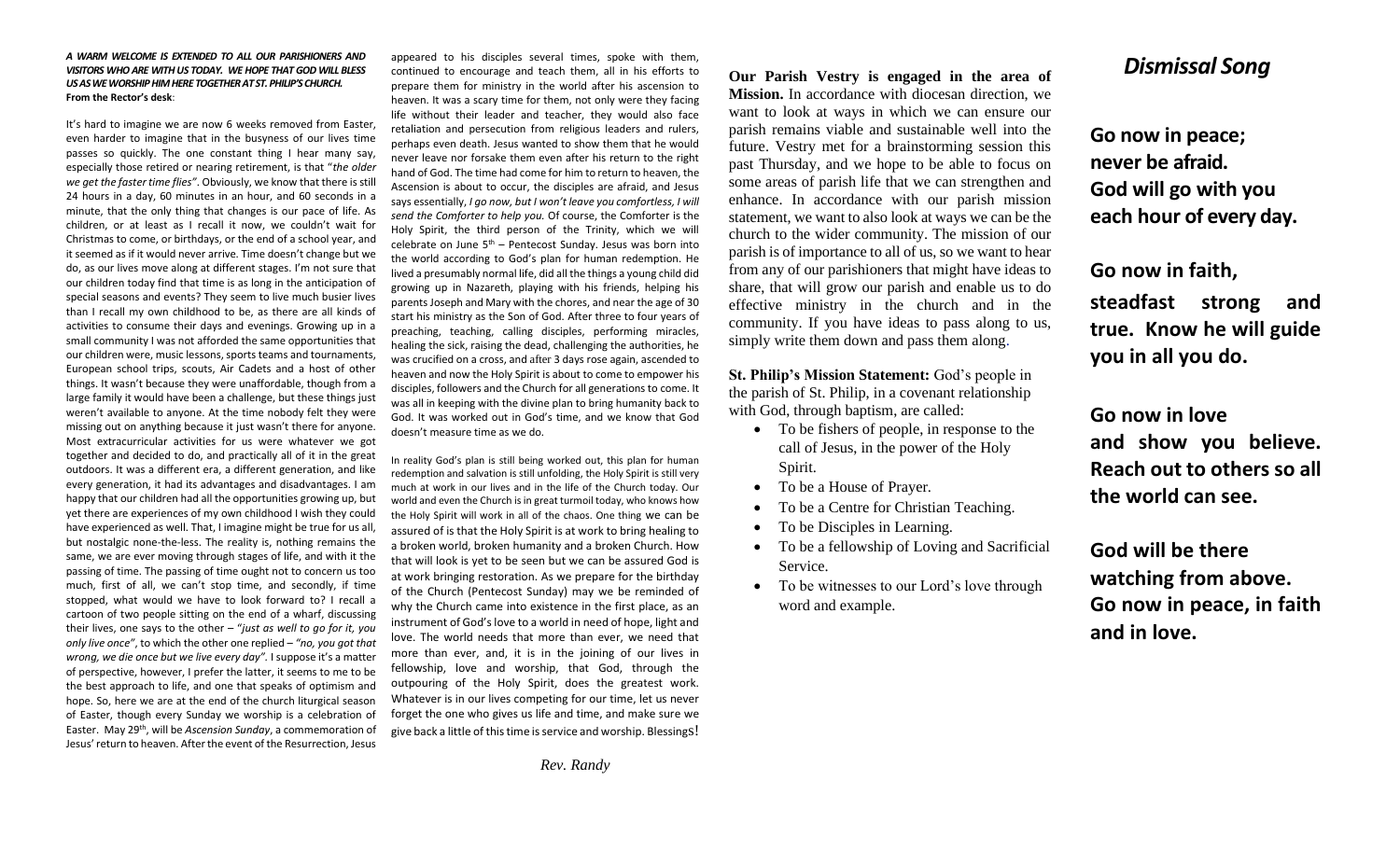**The Ballicatter After-school program** still has openings for children that need this service. The pandemic has made it difficult for them to keep their numbers up, especially when so many parents were working from home. This program has been a tremendous benefit to our parish budget bringing in \$20,000 annually in rent. Please, if you know of any parents needing afterschool care for their children tell them about this great program we have right here in our parish centre.

**Fundraisers and parish hall rentals** continue to be down because of the pandemic. This has created a decline in our overall parish revenues to date. Our regular envelope offerings are up but what we budgeted from other sources are down. We want to stress the importance of all our parishioners helping us to meet our financial obligations as we enter 2022.

**Maintenance envelopes in your box of envelopes** are very important. So far this year we have noted a decrease in maintenance offerings. Your maintenance offering helps to pay our outstanding parish loan (cost of the geo-thermal heating system) of \$653.93 per month and other items of regular maintenance around the church. We look forward to retiring this outstanding loan in a couple more years and we ask all our parishioners to consider using the maintenance envelope each month.

**Rev. Randy is now accepting names for the 2023 Confirmation class.** The date for Confirmation next year has not been determined yet, however, we will begin the classes in October. If you have someone to be confirmed please speak to the rector.

**PWRDF is supporting Ukrainians forced to flee their** homes due to the Russian invasion. The initial grant of \$20,000 issued to an ACT Alliance appeal has been increased to \$50,000. The grants will fund the work of Action by Churches Together (ACT) member Hungarian Interchurch Aid (HIA). If you would like to support this effort simply place your donation in a plain envelope, mark it PWRDF Ukrainian Help, with your name and envelope number.

**The 98.5 FM frequency is always in use** whenever we are gathered for worship. If our numbers inside exceed the permitted numbers, there is still the ability to listen to the service through your car radio while in the parking lot of the church.

**Bulletins** will continue to be printed every second week for the foreseeable future. We do encourage parishioners to go online at: [stphilipsanglicanchurch@nf.aibn](mailto:stphilipsanglicanchurch@nf.aibn) to read the bulletins.

**If you would like to receive Rev. Randy's weekly email**  please provide your email address. Periodically, the Rector sends out emails to all those in the parish whose email he has on file. Please provide him with your email address by emailing him a[t lockyerrandy@gmail.com.\](mailto:lockyerrandy@gmail.com./)

**Prayers for the Sharpe family.** Last Saturday night, May  $21^{st}$ , Steve and Madge Sharpe, while on vacation in Nashville, were involved in a very serious car accident. Unfortunately, Madge died from her injuries, and Steve was admitted to hospital with serious injuries to his arm and hands. He underwent surgery, and will require further surgery in the coming weeks. Steve was joined in Nashville by his children, who has been a source of strength and comfort to him through this terrible ordeal. Madge was cremated in Nashville and will accompany her family back home this weekend. As we can imagine this is a very difficult time for the entire family, and ask your prayers for them as they mourn the tragic passing of Madge. There will be a celebration of Madge's life a little later on. We also pray for a speedy recovery for Steve. *Rest eternal grant unto Madge, O Lord, and let light perpetual shine upon her.*

our churches can now resume many of the functions that were halted or changed two years ago. Presently our building is back to full capacity and we are no longer requiring proof of vaccination. There are still a few things that we are not ready to resume yet, such as the common cup, for now Eucharist will still be in one kind, bread only. As well, there are still a few restrictions around baptism that we will observe, simply because infant children are still vulnerable because they are unvaccinated. Rev. Randy will address that with families as baptisms are scheduled. We are still encouraging the use of masks and hand sanitization as much as possible. For the first time in two years we will resume taking up the offering in the traditional way with the passing of the plates, and you are free to sit wherever you want during the worship service. We must be mindful that, though the restrictions are lifted, Covid-19 is still very much present among the population, so please exercise care and caution as we interact with each other.

*Help at recycling is needed. For many years now our men's group (ACM) has been involved in a parish recycling program. We have a trailer where recyclables are carried after they have been picked up from various locations, and a group of parishioners gather most Monday nights to sort and bag them. When enough has been collected then they are taken to the depot and turned into cash that mainly ends up in the parish budget each year. The pandemic has really hampered this work, and some of our men have not been able to get back at it yet. The other reality is that some of our helpers are not as young as they once were when the program was started. We really* do need to have extra help on Monday nights in order to be able to continue this vital work, which is a service to our environment and a bonus to our budget. Seven or eight thousand dollars each year comes from this program. If you have time to help out some Monday nights please let our ACM group know or speak to the rector.

**With the lifting of pandemic measures in our province St. Philip's parish is set up to receive E-Transfers.** These days many of us do online banking and send etransfers, so this is another way to make your contribution to the parish. Simply go online and use the parish email address as follows: [stphilipsanglicanchurch@nf.aibn.com](mailto:stphilipsanglicanchurch@nf.aibn.com) and please enter your name and envelope number (if you have a number) into the message box. The parish will receive your offering instantly and a message will be sent to our treasurer and she will ensure the amount gets added to your envelope offerings for tax purposes. It's very easy and convenient.

> **Please check our parish Facebook page as well as our website** for weekly updates. Any information we want to get out to our parishioners will be shared and please pass it along to others that may not be using this technology. **[www.facebook.com/stphilipsanglicanchurch](http://www.facebook.com/stphilipsanglicanchurch)**

Our parish website can be accessed now through a **QR Code**  (Quick Response Code). By scanning the code with your cell phone, tablet or some other compatible device you will immediately be taken to the parish website. We are also in the process of updating our website so it can be current. Here is the QR Code: